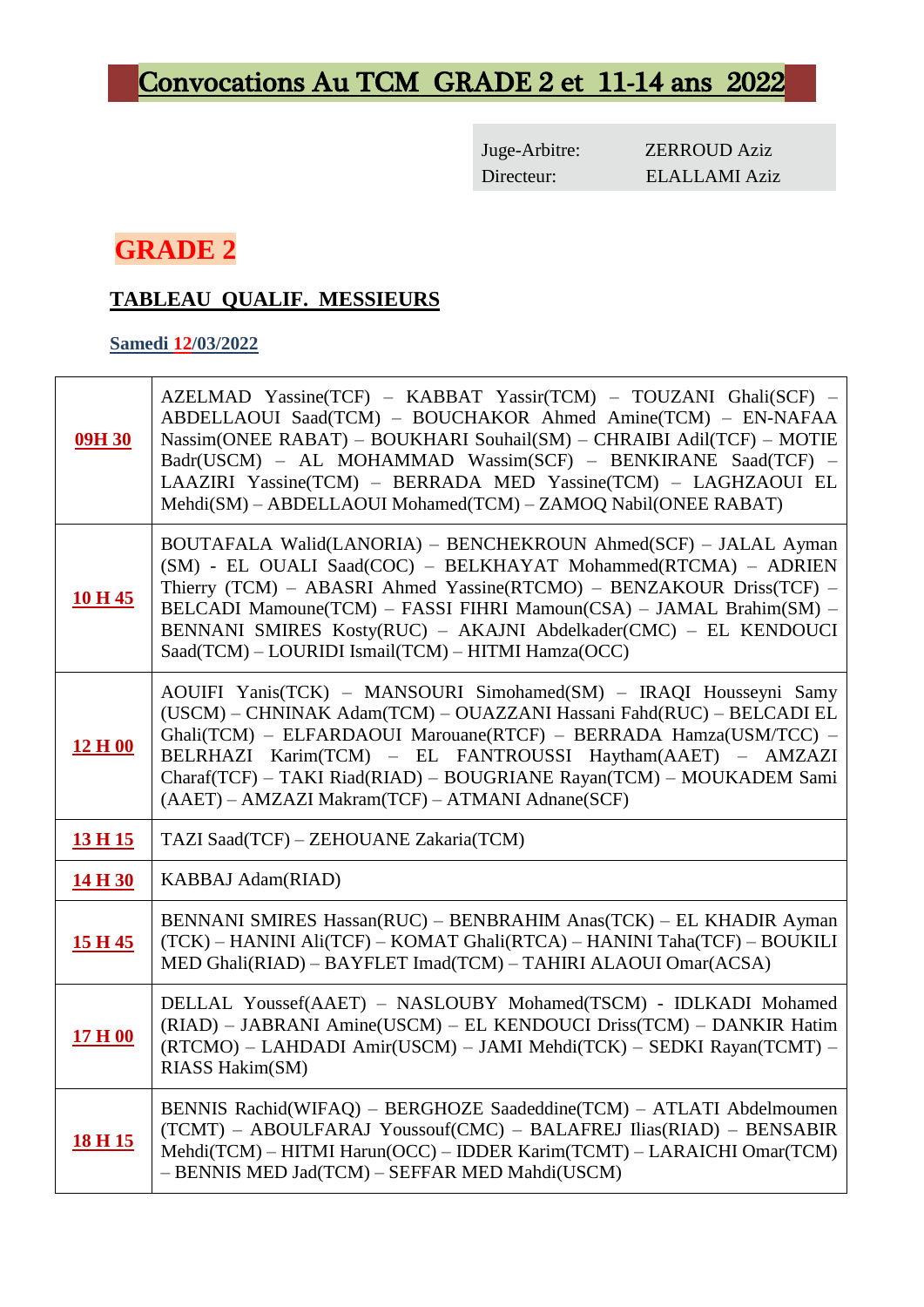

### **TABLEAU QUALIF. MESSIEURS (SUITE)**

#### **Dimanche 13/03/2022**

09H 30

BALLOUCHY Amir(RTCMO) - JOUHARI Aymen(COC) - RAISS Wadii(USCM) -TAHIRI ALAOUI Mehdi(ACSA) - MYEL Fahd(RTCMO) - AJJA Ziad(TCM) -FENJIRO Rayane(USCM) - SAFI Sohaib(RTCMO)

#### **LES JOUEURS CI-DESSOUS SERONT CONVOQUES ULTERIEUREMENT :**

| <b>EL KHOUMRI</b>       | <b>HAKIM</b>    | <b>SM</b>              | 20  |
|-------------------------|-----------------|------------------------|-----|
| <b>SEDRATI</b>          | <b>DRISS</b>    | $\overline{OCC}$       | 34  |
| <b>AZOUAR</b>           | <b>SAMIH</b>    | <b>RUC</b>             | 42  |
| <b>BEZZAZ</b>           | <b>OTHMAN</b>   | USM/TCC                | 47  |
| <b>SAKKAT</b>           | <b>ALI</b>      | <b>OCC</b>             | 52  |
| <b>CHAKI</b>            | <b>MED SAID</b> | <b>TCMT</b>            | 61  |
| <b>BOUAYAD</b>          | <b>OUSSAMA</b>  | <b>TTC</b>             | 67  |
| <b>ESSADEQ</b>          | <b>MOUAD</b>    | <b>RTCMO</b>           | 70  |
| <b>FOUNOUNOU</b>        | <b>YASSINE</b>  | <b>TCF</b>             | 75  |
| <b>KRIKEB</b>           | <b>ABDELLAH</b> | <b>USCM</b>            | 88  |
| <b>MOUMAR</b>           | <b>ADAM</b>     | <b>RTCMA</b>           | 89  |
| <b>EL SHOUBAKI</b>      | <b>RAMY</b>     | <b>RIAD</b>            | 91  |
| <b>ALAOUI DOUIRI</b>    | <b>ISMAIL</b>   | $\overline{\text{SM}}$ | 92  |
| <b>TAZI</b>             | <b>HICHAM</b>   | <b>TCF</b>             | 96  |
| <b>CHADLI</b>           | <b>AMINE</b>    | <b>USCM</b>            | 97  |
| <b>BOUYACOUB</b>        | <b>ADAM</b>     | <b>TCM</b>             | 99  |
| <b>SAFI</b>             | <b>AMINE</b>    | <b>TCF</b>             | 101 |
| <b>KODIJI</b>           | <b>YASSINE</b>  | <b>STCO</b>            | 103 |
| <b>LAHLOU</b>           | <b>ISMAEL</b>   | COC                    | 103 |
| <b>BENYAHIA</b>         | <b>IBRAHIM</b>  | USM/TCC                | 113 |
| <b>RHAZALI</b>          | <b>NIZAR</b>    | <b>SM</b>              | 114 |
| <b>ERRAJI</b>           | <b>YASSINE</b>  | $\overline{OCC}$       | 115 |
| <b>EL KHAOUA</b>        | <b>AYOUB</b>    | <b>RUC</b>             | 124 |
| <b>EL ALLAMI</b>        | <b>AZIZ</b>     | <b>TCM</b>             | 142 |
| <b>BICHRA</b>           | <b>YOUSSEF</b>  | <b>USCM</b>            | 158 |
| <b>FILALI TARASS</b>    | <b>ILYES</b>    | <b>ASAS</b>            | 170 |
| <b>BENBACHIR</b>        | <b>ISMAIL</b>   | $\overline{\text{SM}}$ | 172 |
| <b>CHBIHI ELWAHOUDI</b> | <b>ZAKARIA</b>  | <b>CMC</b>             | 189 |
| <b>RIH</b>              | <b>HICHAM</b>   | <b>SM</b>              | 205 |
| <b>LAVAUD</b>           | <b>ERIC</b>     | <b>RTCMO</b>           | 208 |
| <b>GUENNOUNI</b>        | ABDELAZIZ       | <b>ACSA</b>            | 213 |
| <b>BOUGZOUL</b>         | <b>OMAR</b>     | <b>ABC</b>             | 226 |